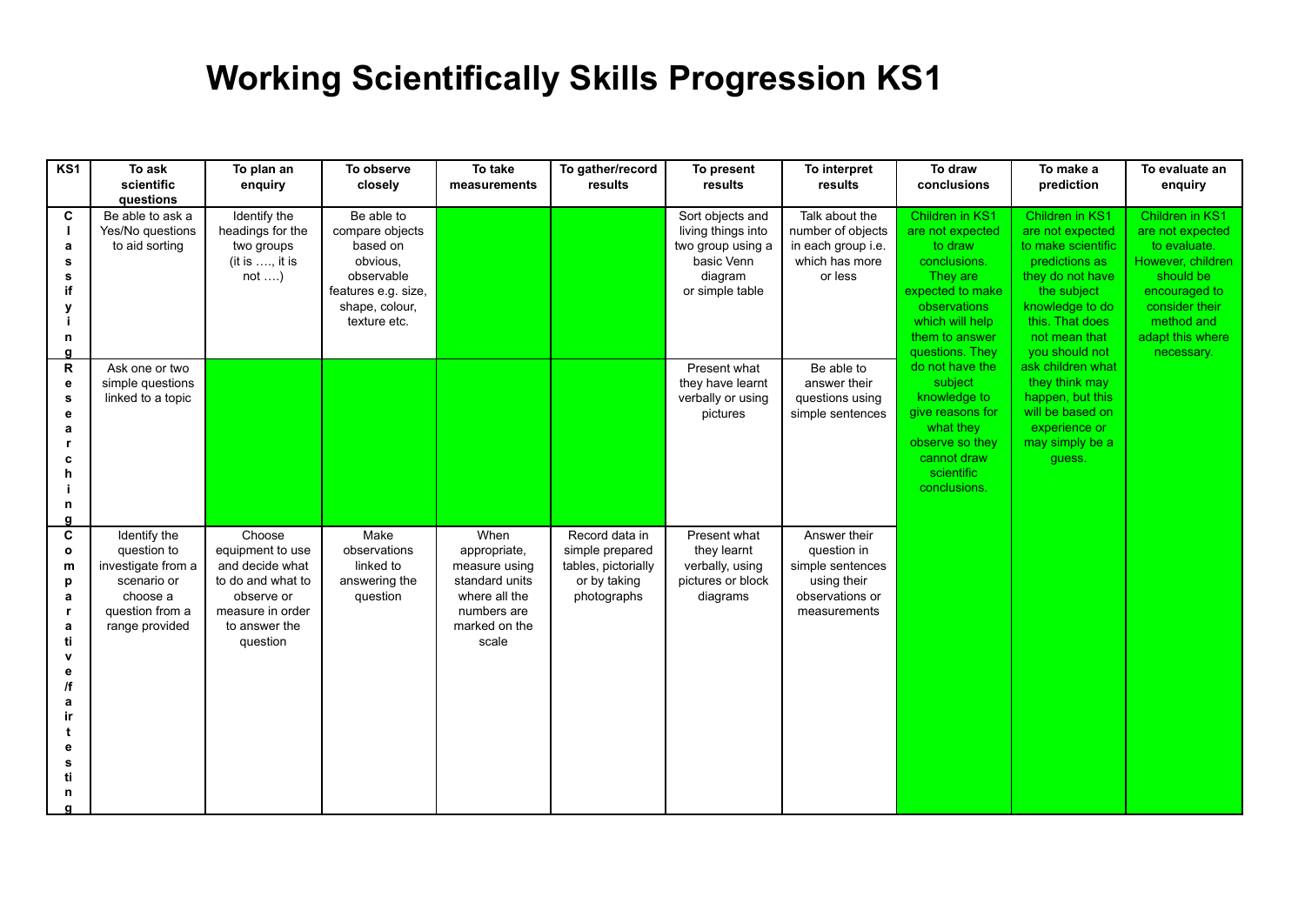| $\mathbf{o}$ | Ask a question      |  | Record data in      | Present what      |  |  |
|--------------|---------------------|--|---------------------|-------------------|--|--|
| b            | about what might    |  | simple prepared     | they learnt       |  |  |
| s            | happen in the       |  | tables, pictorially | verbally or using |  |  |
| е            | future based on     |  | or by taking        | pictures          |  |  |
| r,           | an observation      |  | photographs         |                   |  |  |
| v            |                     |  |                     |                   |  |  |
|              |                     |  |                     |                   |  |  |
| n            |                     |  |                     |                   |  |  |
| g            |                     |  |                     |                   |  |  |
| $\mathbf{o}$ |                     |  |                     |                   |  |  |
| v            |                     |  |                     |                   |  |  |
| е            |                     |  |                     |                   |  |  |
|              |                     |  |                     |                   |  |  |
| ti           |                     |  |                     |                   |  |  |
| m            |                     |  |                     |                   |  |  |
| e            |                     |  |                     |                   |  |  |
| P            | Ask a question      |  | Record data in      | Present what      |  |  |
| а            | that is looking for |  | simple, prepared    | they learnt       |  |  |
| tt           | a pattern based     |  | tables and tally    | verbally          |  |  |
| е            | on observations     |  | charts              |                   |  |  |
|              |                     |  |                     |                   |  |  |
| n            |                     |  |                     |                   |  |  |
| s            |                     |  |                     |                   |  |  |
| е            |                     |  |                     |                   |  |  |
| е            |                     |  |                     |                   |  |  |
| k            |                     |  |                     |                   |  |  |
|              |                     |  |                     |                   |  |  |
| n            |                     |  |                     |                   |  |  |
|              |                     |  |                     |                   |  |  |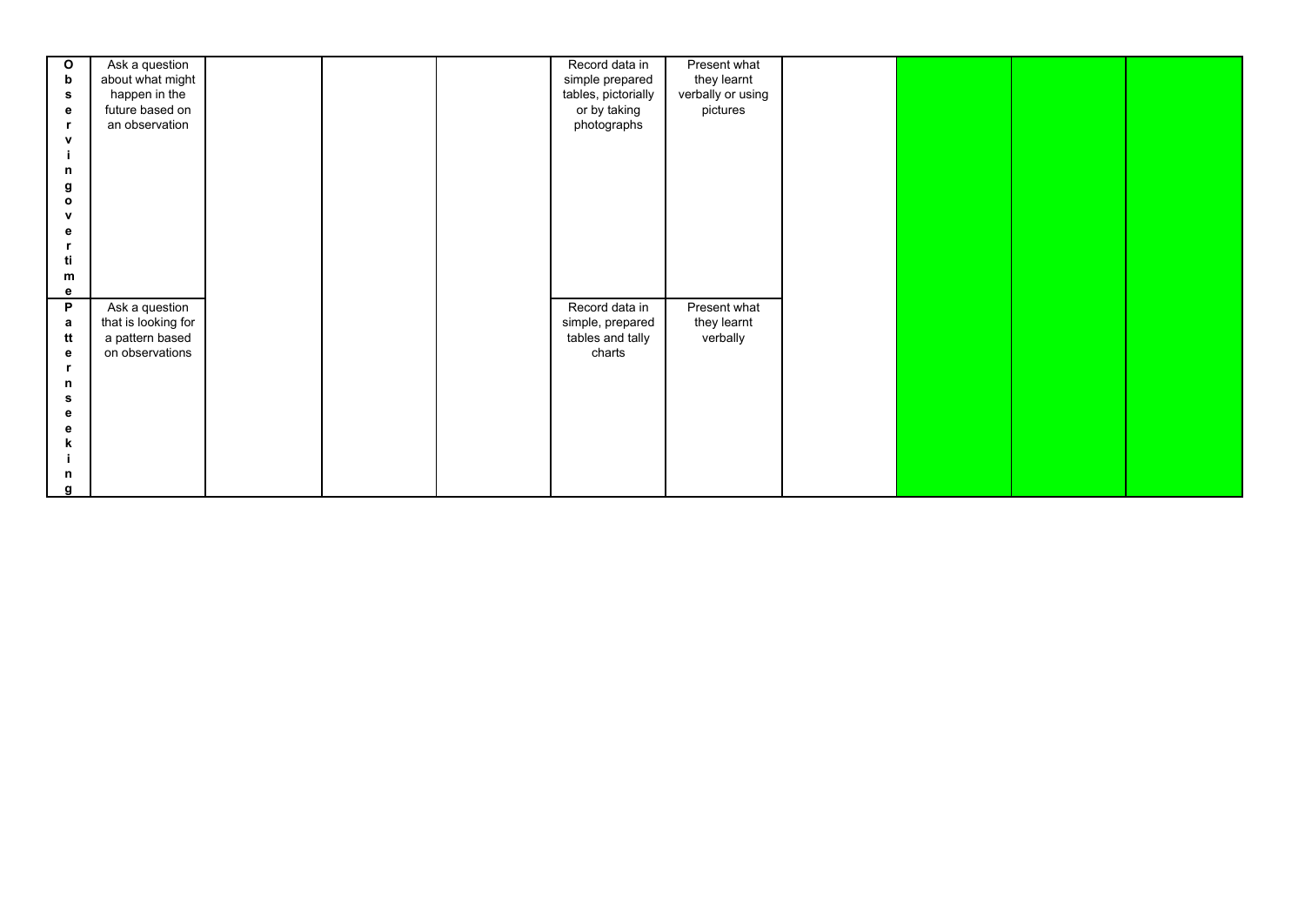## **Working Scientifically Skills Progression LKS2**

| LK<br>S <sub>2</sub>  | To ask<br>scientific<br>questions                                  | To plan an<br>enquiry                                                                          | To observe<br>closely                                                                                                                           | To take<br>measurements | To gather/record<br>results | To present<br>results                                                                                  | To interpret<br>results                                                                                                                          | To draw<br>conclusions                                                                                                                 | To make a<br>prediction | To evaluate an<br>enquiry                                                                                                                                       |
|-----------------------|--------------------------------------------------------------------|------------------------------------------------------------------------------------------------|-------------------------------------------------------------------------------------------------------------------------------------------------|-------------------------|-----------------------------|--------------------------------------------------------------------------------------------------------|--------------------------------------------------------------------------------------------------------------------------------------------------|----------------------------------------------------------------------------------------------------------------------------------------|-------------------------|-----------------------------------------------------------------------------------------------------------------------------------------------------------------|
| C<br>a<br>s<br>n<br>g | Be able to ask a<br>range of Yes/No<br>questions to aid<br>sorting | Be able to put<br>appropriate<br>headings onto<br>intersecting Venn<br>and Carroll<br>diagrams | Be able to<br>compare objects<br>based on more<br>sophisticated,<br>observable<br>features. Present<br>observations in<br>labelled<br>diagrams. |                         |                             | Sort objects and<br>living things into<br>groups using<br>intersecting Venn<br>and Carroll<br>diagrams | Spot patterns in<br>the data<br>particularly two<br>criteria with no<br>examples e.g.<br>there are no living<br>things with wings<br>and no legs | Draw simple<br>conclusions,<br>when<br>appropriate, for<br>patterns e.g. a<br>flying insect with<br>no legs might<br>always crash land |                         | Suggest<br>improvement e.g.<br>a wider range of<br>objects – only<br>looked at British<br>trees. Suggest<br>new questions<br>arising from the<br>investigation. |
| R<br>е<br>s<br>n<br>a | Ask a range of<br>questions linked<br>to a topic                   | Choose a source<br>from a range<br>provided                                                    |                                                                                                                                                 |                         |                             | Present what<br>they learnt<br>verbally or using<br>labelled diagrams                                  | Be able to<br>answer their<br>questions using<br>simple scientific<br>language                                                                   |                                                                                                                                        |                         | Suggest<br>limitations e.g.<br>only had one<br>book. Suggest<br>new questions<br>arising from the<br>investigation.                                             |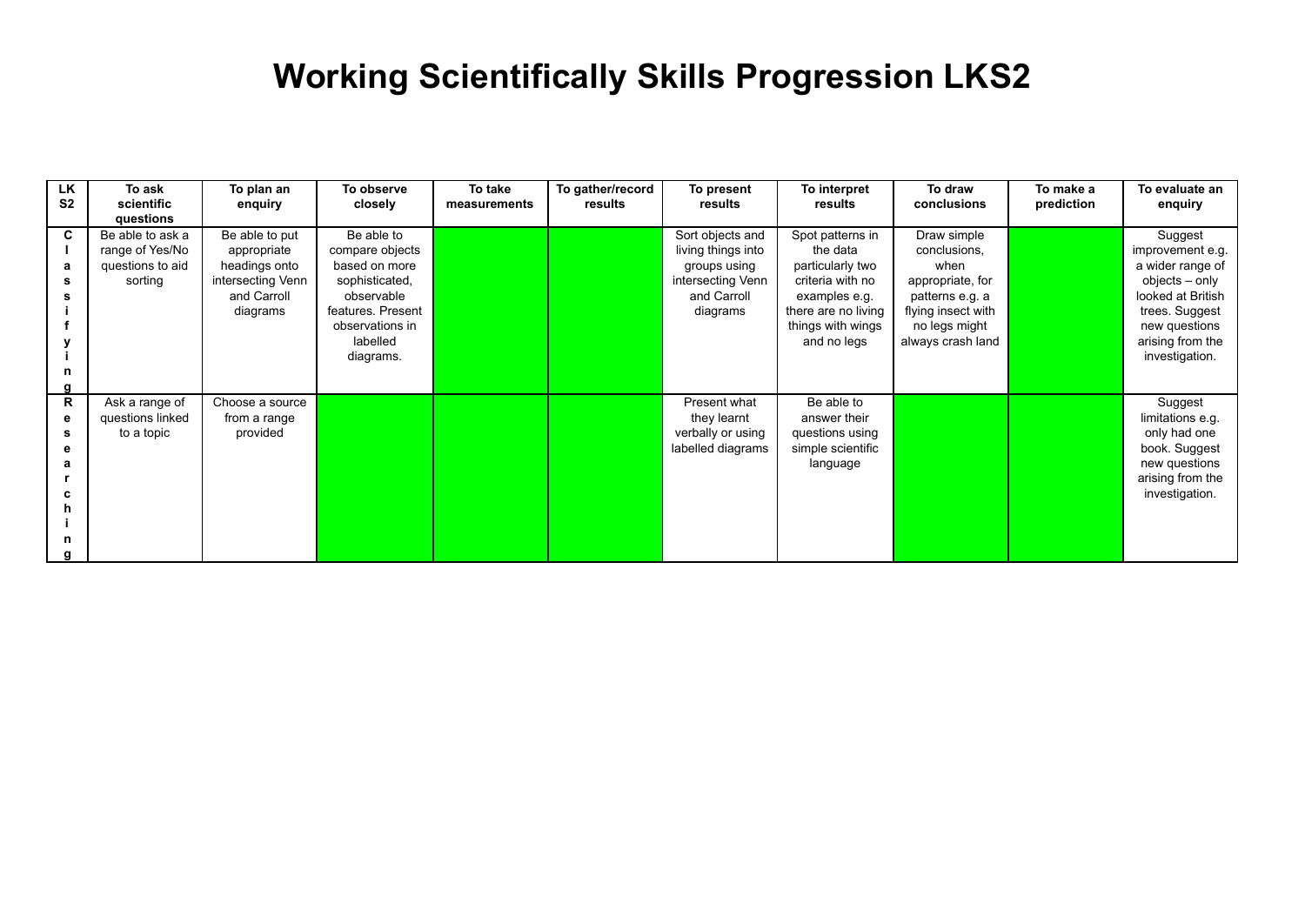| C<br>$\mathbf{o}$<br>m | Decide what to<br>change and what<br>to measure or | As for KS1               | Measure using<br>standard units<br>where not all the | Prepare own<br>tables to record<br>data | Present data in<br>bar charts | Refer directly to<br>their evidence<br>when answering | Where<br>appropriate<br>provide oral or       | Use results from<br>an investigation<br>to make a | Suggest<br>improvements<br>e.g. to method of    |
|------------------------|----------------------------------------------------|--------------------------|------------------------------------------------------|-----------------------------------------|-------------------------------|-------------------------------------------------------|-----------------------------------------------|---------------------------------------------------|-------------------------------------------------|
| p<br>a                 | observe                                            |                          | numbers are<br>marked on the<br>scale, and take      |                                         |                               | their question                                        | written<br>explanations for<br>their findings | prediction about a<br>further result              | taking<br>measurements.<br>Suggest new          |
| a                      |                                                    |                          | repeat readings<br>where necessary                   |                                         |                               |                                                       |                                               |                                                   | questions arising<br>from the<br>investigation. |
| $\mathbf v$<br>е<br>f  |                                                    |                          |                                                      |                                         |                               |                                                       |                                               |                                                   |                                                 |
| a                      |                                                    |                          |                                                      |                                         |                               |                                                       |                                               |                                                   |                                                 |
| е<br>s                 |                                                    |                          |                                                      |                                         |                               |                                                       |                                               |                                                   |                                                 |
| t<br>n                 |                                                    |                          |                                                      |                                         |                               |                                                       |                                               |                                                   |                                                 |
| g<br>$\mathbf{o}$      | Decide what to                                     | Make a range of          | Measure using                                        |                                         | Present data in               |                                                       |                                               |                                                   |                                                 |
| b<br>s                 | measure or<br>observe.                             | relevant<br>observations | standard units<br>where not all the                  |                                         | time graphs                   |                                                       |                                               |                                                   |                                                 |
| е<br>r                 | Decide how often<br>to take a                      |                          | numbers are<br>marked on the                         |                                         |                               |                                                       |                                               |                                                   |                                                 |
| v                      | measurement.                                       |                          | scale. Use<br>dataloggers to<br>measure over         |                                         |                               |                                                       |                                               |                                                   |                                                 |
| n<br>g<br>$\mathbf{o}$ |                                                    |                          | time.                                                |                                         |                               |                                                       |                                               |                                                   |                                                 |
| $\mathbf{v}$<br>е      |                                                    |                          |                                                      |                                         |                               |                                                       |                                               |                                                   |                                                 |
|                        |                                                    |                          |                                                      |                                         |                               |                                                       |                                               |                                                   |                                                 |
| m                      |                                                    |                          |                                                      |                                         |                               |                                                       |                                               |                                                   |                                                 |
| e                      |                                                    |                          |                                                      |                                         |                               |                                                       |                                               |                                                   |                                                 |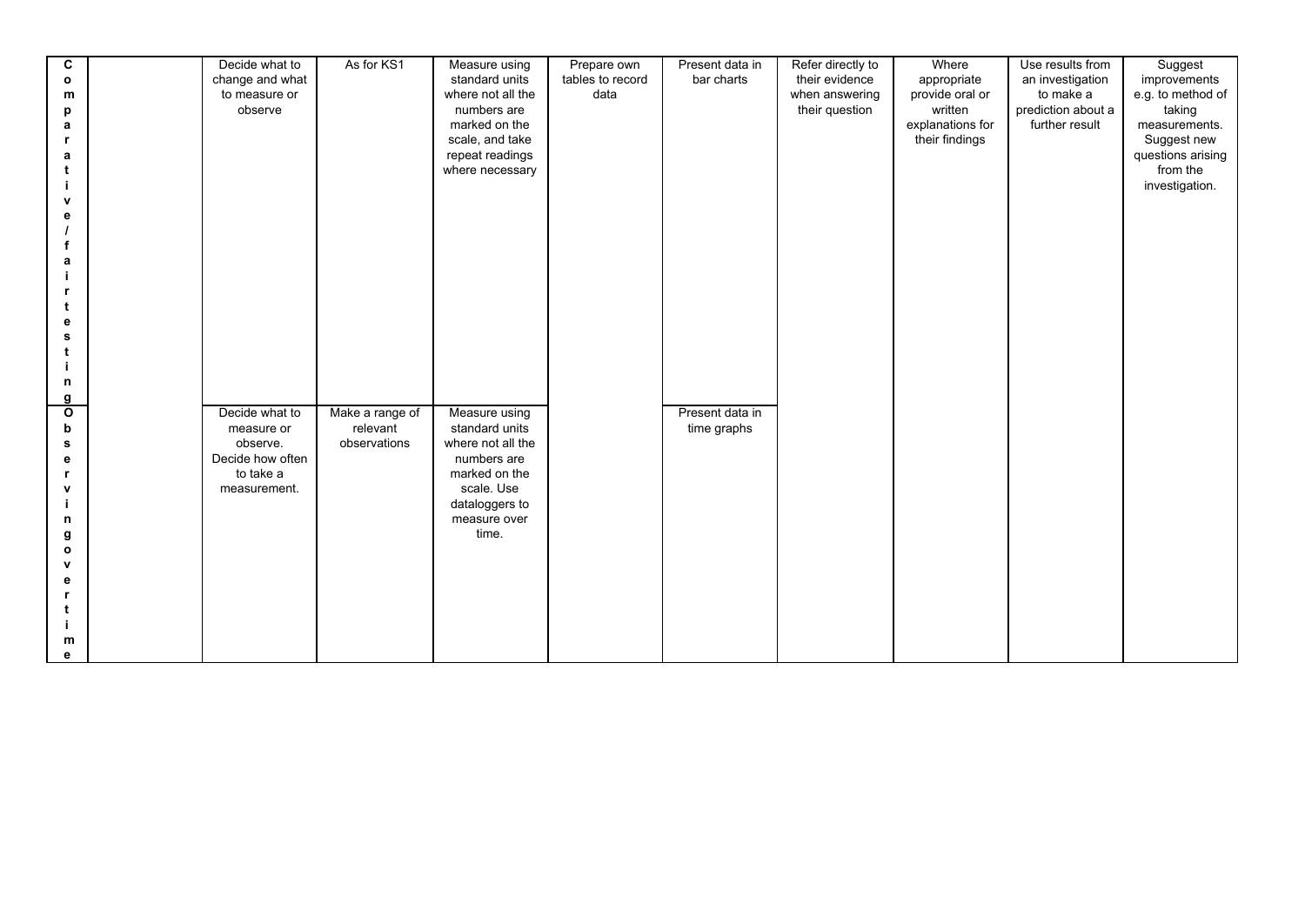| D | Decide what to | As for KS1 | Measure using     | Use ICT package  |  |  |
|---|----------------|------------|-------------------|------------------|--|--|
| а | measure or     |            | standard units    | to present data  |  |  |
|   | observe        |            | where not all the | as a scattergram |  |  |
|   |                |            | numbers are       |                  |  |  |
| e |                |            | marked on the     |                  |  |  |
|   |                |            | scale.            |                  |  |  |
| n |                |            |                   |                  |  |  |
| s |                |            |                   |                  |  |  |
| e |                |            |                   |                  |  |  |
| e |                |            |                   |                  |  |  |
|   |                |            |                   |                  |  |  |
|   |                |            |                   |                  |  |  |
| n |                |            |                   |                  |  |  |
|   |                |            |                   |                  |  |  |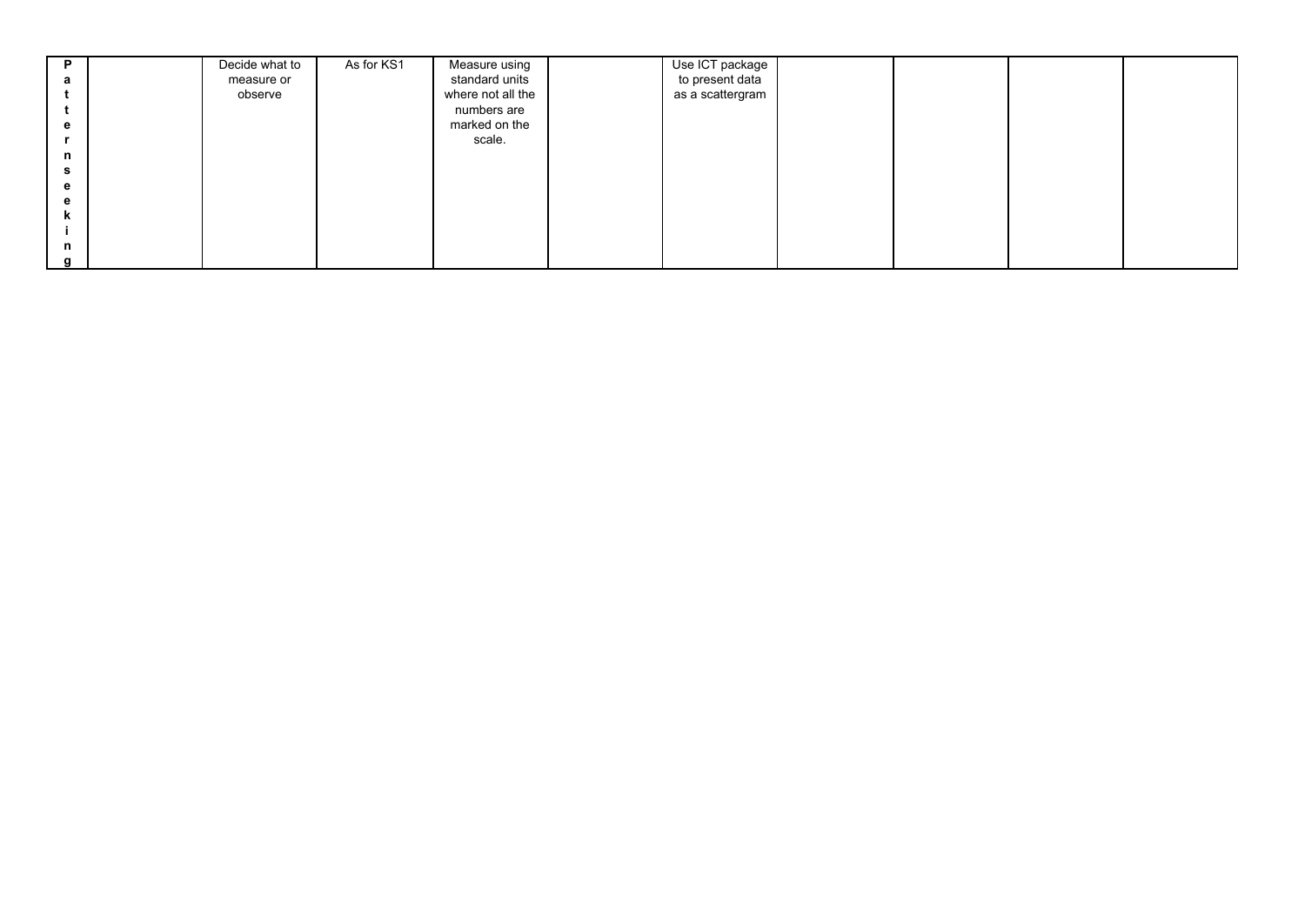## **Working Scientifically Skills Progression UKS2**

| UK             | To ask<br>scientific | To plan an<br>enquiry | To observe<br>closely | To take<br>measurements | To gather/record<br>results | To present<br>results | To interpret<br>results | To draw<br>conclusions | To make a<br>prediction | To evaluate an<br>enquiry |
|----------------|----------------------|-----------------------|-----------------------|-------------------------|-----------------------------|-----------------------|-------------------------|------------------------|-------------------------|---------------------------|
| S <sub>2</sub> | questions            |                       |                       |                         |                             |                       |                         |                        |                         |                           |
| C              | Be able to ask a     | Identify specific     | Be able to            |                         |                             | Create branching      | Be able to talk         | Be able to use         |                         | Be able to explain        |
|                | range of Yes/No      | clear questions       | compare not only      |                         |                             | databases (tree       | about the               | data to show that      |                         | using evidence            |
| a              | questions to aid     | that will help to     | based on              |                         |                             | diagrams) and         | features that           | livings things and     |                         | that the                  |
| s              | sorting and          | sort without          | physical              |                         |                             | keys to enable        | objects and living      | materials that are     |                         | branching                 |
|                | decide which         | ambiguity             | properties but        |                         |                             | others to name        | things share and        | grouped together       |                         | database or               |
|                | ways of sorting      |                       | also on               |                         |                             | livings things and    | do not share            | have more things       |                         | classification key        |
|                | will give useful     |                       | knowledge             |                         |                             | objects               | based on the            | in common than         |                         | will only work for        |
|                | information          |                       | gained through        |                         |                             |                       | information in the      | with things in         |                         | the living things         |
|                |                      |                       | previous enquiry      |                         |                             |                       | key etc.                | other groups           |                         | or materials it           |
|                |                      |                       |                       |                         |                             |                       |                         |                        |                         | was created for           |
|                |                      |                       |                       |                         |                             |                       |                         |                        |                         |                           |
| R              | Ask a range of       | Choose suitable       |                       |                         |                             | Present what          | Be able to              |                        |                         | Be able to talk           |
| е              | questions            | sources to use        |                       |                         |                             | they learnt in a      | answer their            |                        |                         | about their               |
| s              | recognising that     |                       |                       |                         |                             | range of ways         | questions using         |                        |                         | degree of trust in        |
|                | some can be          |                       |                       |                         |                             | e.g. different        | scientific              |                        |                         | the sources they          |
| а              | answered             |                       |                       |                         |                             | graphic               | evidence gained         |                        |                         | used                      |
|                | through research     |                       |                       |                         |                             | organisers            | from a range of         |                        |                         |                           |
| c              | and others may       |                       |                       |                         |                             |                       | sources                 |                        |                         |                           |
|                | not                  |                       |                       |                         |                             |                       |                         |                        |                         |                           |
|                |                      |                       |                       |                         |                             |                       |                         |                        |                         |                           |
|                |                      |                       |                       |                         |                             |                       |                         |                        |                         |                           |
|                |                      |                       |                       |                         |                             |                       |                         |                        |                         |                           |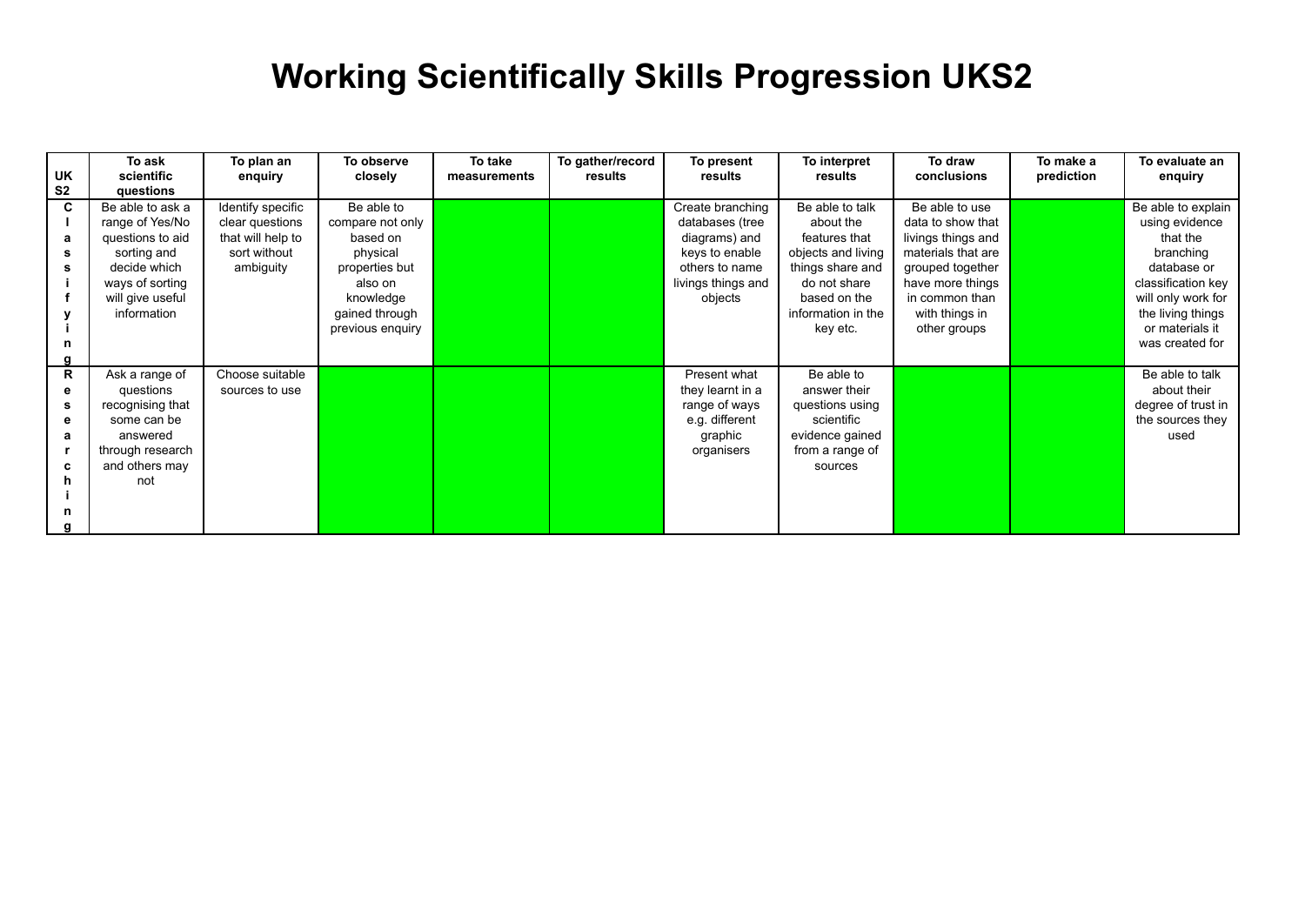| C            | Ask a range of                      | Recognise and     | As for KS1 | Measure using   | Prepare own      | Choose an        | Be able to        | Provide oral or  | Use test results | Explain their                    |
|--------------|-------------------------------------|-------------------|------------|-----------------|------------------|------------------|-------------------|------------------|------------------|----------------------------------|
| $\mathbf{o}$ | questions and                       | control variables |            | standard units  | tables to record | appropriate form | answer their      | written          | to make          | degree of trust in               |
| m            | identify the type                   | where necessary   |            | using equipment | data, including  | of presentation, | question,         | explanations for | predictions for  | their results e.g.               |
| р            | of enquiry that                     |                   |            | that has scales | columns for      | including line   | describing causal | their findings   | further          | precision in                     |
| a            | will help to                        |                   |            | involving       | taking repeat    | graphs           | relationships     |                  | investigations   | taking                           |
|              | answer the                          |                   |            | decimals        | readings         |                  |                   |                  |                  | measurements,                    |
| a            | questions. Ask<br>further questions |                   |            |                 |                  |                  |                   |                  |                  | variables that                   |
| t<br>j       | based on results.                   |                   |            |                 |                  |                  |                   |                  |                  | may not have<br>been controlled, |
| $\mathbf{v}$ |                                     |                   |            |                 |                  |                  |                   |                  |                  | and accuracy of                  |
| e            |                                     |                   |            |                 |                  |                  |                   |                  |                  | results                          |
|              |                                     |                   |            |                 |                  |                  |                   |                  |                  |                                  |
|              |                                     |                   |            |                 |                  |                  |                   |                  |                  |                                  |
| a            |                                     |                   |            |                 |                  |                  |                   |                  |                  |                                  |
|              |                                     |                   |            |                 |                  |                  |                   |                  |                  |                                  |
|              |                                     |                   |            |                 |                  |                  |                   |                  |                  |                                  |
| t            |                                     |                   |            |                 |                  |                  |                   |                  |                  |                                  |
| e<br>s       |                                     |                   |            |                 |                  |                  |                   |                  |                  |                                  |
| t            |                                     |                   |            |                 |                  |                  |                   |                  |                  |                                  |
|              |                                     |                   |            |                 |                  |                  |                   |                  |                  |                                  |
| n            |                                     |                   |            |                 |                  |                  |                   |                  |                  |                                  |
| g            |                                     |                   |            |                 |                  |                  |                   |                  |                  |                                  |
| $\mathbf{o}$ |                                     |                   |            |                 | As for LKS2      |                  | Be able to        |                  |                  |                                  |
| b            |                                     |                   |            |                 |                  |                  | answer their      |                  |                  |                                  |
| s            |                                     |                   |            |                 |                  |                  | questions,        |                  |                  |                                  |
| е            |                                     |                   |            |                 |                  |                  | describing the    |                  |                  |                                  |
|              |                                     |                   |            |                 |                  |                  | change over time  |                  |                  |                                  |
| v            |                                     |                   |            |                 |                  |                  |                   |                  |                  |                                  |
| n            |                                     |                   |            |                 |                  |                  |                   |                  |                  |                                  |
| g            |                                     |                   |            |                 |                  |                  |                   |                  |                  |                                  |
| $\mathbf{o}$ |                                     |                   |            |                 |                  |                  |                   |                  |                  |                                  |
| v            |                                     |                   |            |                 |                  |                  |                   |                  |                  |                                  |
| e            |                                     |                   |            |                 |                  |                  |                   |                  |                  |                                  |
|              |                                     |                   |            |                 |                  |                  |                   |                  |                  |                                  |
|              |                                     |                   |            |                 |                  |                  |                   |                  |                  |                                  |
|              |                                     |                   |            |                 |                  |                  |                   |                  |                  |                                  |
| m<br>e       |                                     |                   |            |                 |                  |                  |                   |                  |                  |                                  |